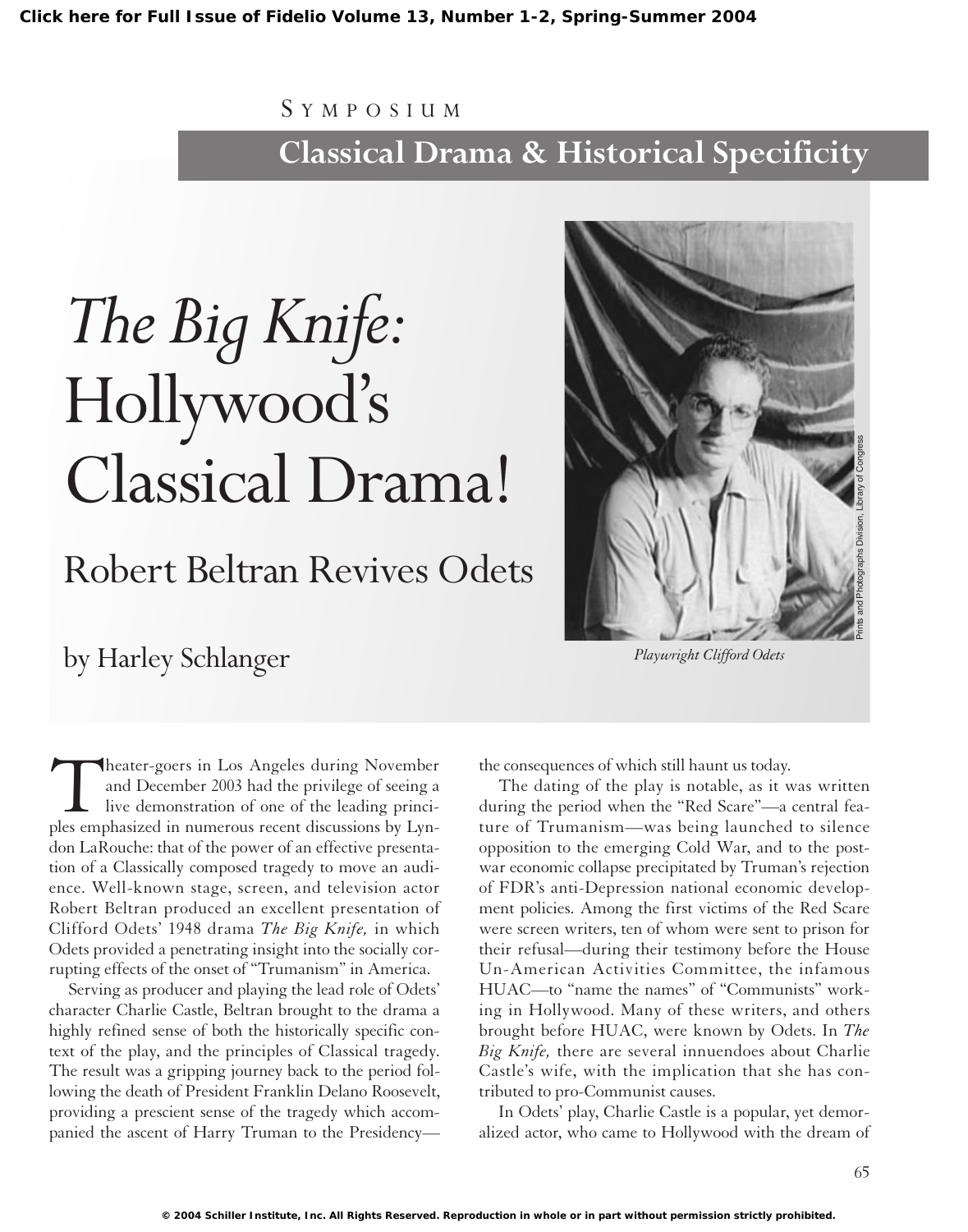## The Classical Principle: LaRouche Remembers

I haven't seen it, but a professional actor and friend of<br>ours in California, Robert Beltran, has produced a play from the 1940's by Clifford Odets. Clifford Odets is a writer of plays, dramas, which are well known to people of my generation, from the 1930's and 1940's. He went on to Hollywood, and he had a tragic life, in the sense that he allowed himself—in the play, which is autobiographical—he allowed himself to be corrupted by adapting to Hollywood, and then realized he'd adapted to evil; and then committed suicide as a result of seeing his life as futile, and the outcome hopeless, that he'd gone too far. That was wrong. But nonetheless, it gets the point across.

So therefore, in this case of Odets and his drama, which is produced by professional actors—and is rather moving, as I understand—you have a case of the Classical principle of drama being used in a modern setting. Because the reality was, that from the period from the end of the war, World War II—from the summer of 1944, where a decent Vice President, Henry Wallace, was replaced by the Democratic Party, through the nomination of a bad, very bad, Vice President, Harry Truman—and thus, the sickness and death of Roosevelt led to the evil which took over the United States in the post-war period. Roosevelt was no longer there, and Truman went over to the other, Utopian side.

During this period of evil, I saw a transformation of my fellow soldiers and similar people, who in the main had been fairly good in their attitude about the postwar world, when I knew them during times of military service. But immediately at the end of the war, the United States made a right-wing turn; and what we called "McCarthyism" later on, was actually "Trumanism," which began in 1945-46. It began essentially with the bombing of Hiroshima and Nagasaki, and the Iron Curtain speech by Churchill and Truman's endorsement of it. We had a right-wing terror, police-state terror, in the United States. This produced a transformation in the U.S. population. It turned people who had been my friends, into pigs, who adapted to the terror, out of what they perceived to be their self-interest. They turned against each other like animals. So, what Odets presents in this drama, as presented by these actors, is that situation.

So here we have a truly Classical tradition in drama, by a person who might be figured a minor dramatist in the Classical tradition, but a skilled one, who presents a very anguished picture of the horror, the corruption which seized so many people in the United States in the immediate post-war period. We look back at early history, and we see that. And that kind of understanding into ourselves, is the understanding of what we need to know to determine how we're going to respond, in terms of the effect of our decision on not only the society around us now, but on honoring the past who made us possible, and providing a basis for the hope of the future for those who come after us. That is what is essentially necessary. There's no other drama that's worth doing, and there's no other way to perform Shakespeare, or to perform Schiller.

> *—from a cadre school discussion, Nov. 26, 2003*

All which deserves the name of Classical drama is a<br>reflection of an impassioned reach toward a certain specific time and place in real history, and to be a special way of reviving a notable experience of that culture at that time, especially an experience which has radiated its effects across the intervening processes of human development, to the present time of that playwright, those actors, and that audience. It must, so to speak, bring a Socrates truly to life on the present living stage of the imagination of an audience. It must bring Julius Caesar to life, in the actual time and circumstances, which that audience must experience within its own mind and passions—the acts of his assassination and death-agony, in that actual time and place in which those events occurred.

The principle which governs, absolutely, the requirements for the composition, performance, and witnessing of Classical drama, is what theologians have sometimes identified as "the simultaneity of eternity."

Take the case of a certain play by Clifford Odets. I have not witnessed the . . . performance of that play, but I have enjoyed a meaningful discussion of the problem the play represents, and the authentically Classical intention of the director of the performance.

I reference this case, in large part, because of the appropriateness of my recollection of the relevance for the effect on today's Baby Boomers and also their offspring, of the real history which Odets' drama brings back to life. I recall Odets from radio productions of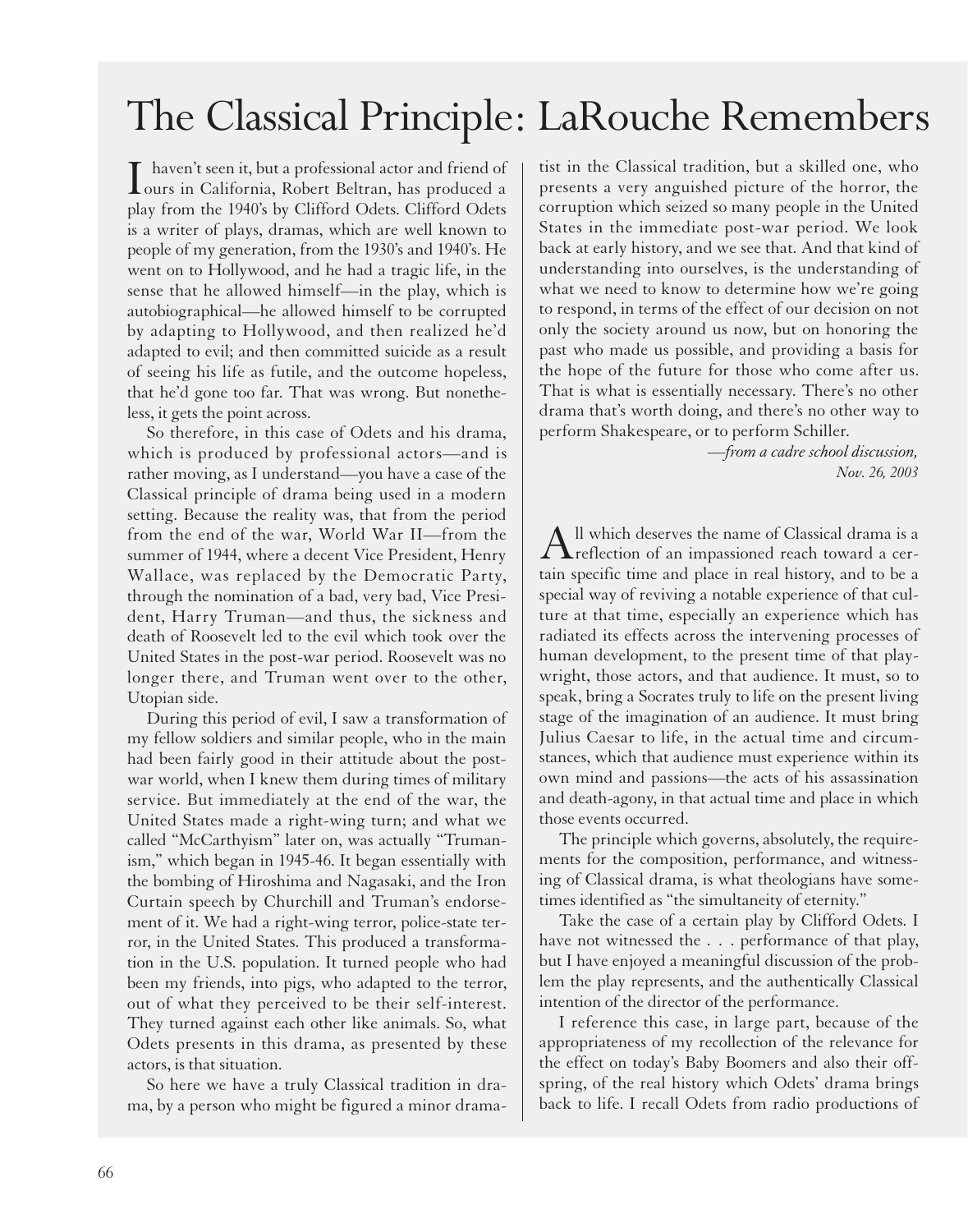## **Odets**

his, performed during the 1930's and later, and because I have relived the times, the experience, and the historically specific relevance of that drama's subject for today's living population, and also generations which followed, and will follow yet.

The essence of that drama could not be grasped, or performed, unless the performance transported the audience into the period from the 1932 election of Franklin Roosevelt, through the growing optimism of the late 1930's and June 1944, and the subsequent moral decline of the U.S. and its people from summer 1944 to the present. There is no audience today, which, wittingly or not, does not have what Odets' play represents, embedded within them. The moral degeneration of the American people in general, can not be understood without taking into account what the particularity of the drama epitomizes about the American experience of nearly a century, to present date.

We lived through the Depression, the rise to optimism under Franklin Roosevelt, and the great betrayal known variously as the despicable Roy M. Cohn's "McCarthyism," and, more accurately, as "Trumanism." To understand the American today, one must be able to recognize those experiences, and the transmission of the effects of those experiences, across more than three living generations, to the present moment.

Such a case as that of Odets and his relevant tragic play, exemplifies the essential meaning of both history and dramatic Classical artistic composition, both wrapped in one for their functional importance for what people do and feel today.

I have adopted that as an illustration here, because it is a bridging of the principal events of world history during my actual lifetime to date. People who do not know that set of connections, that process of unfolding development over this period as I do, really know almost nothing about themselves today. For that reason, any Classical drama whose chosen subject is specific to the period of Odets' play, must not attempt to move the significance of the events portrayed from the immediate time-frame in which the drama is situated. To move it to the 1960's, or the 1970's, or today, would be a damnable lie.

> *—from a campaign pamphlet prologue, Nov. 30, 2003*

producing great works of art that could improve the world. Instead, he finds himself the captive of the studio system, which asserts total control over what he can and cannot do in films. The story is autobiographical, as Odets came to Hollywood after establishing himself as a dramatist in New York City, where he had begun his career as a member of the experimental, leftist Group Theatre. He had hoped that, given the positive changes which had occurred during the FDR Presidency, he could use his writing skills to produce films that would inspire audiences to pursue the ideals of social and economic justice which he believed to be the basis of American greatness.

We see these idealistic beliefs in Charlie Castle at the beginning of the play. Charlie, who we later learn is a World War II veteran, is being interrogated by an influential gossip columnist, who is probing for salacious material to feed to her millions of hungry readers (some things never change!). While poking around to find out if he and his wife have separated, or if she is contributing funds to questionable causes, she says, "The first time we met, all you'd talk about was FDR." And Charlie replies, "I believed in FDR."

Thus, from the outset, Odets conveys to the audience that an actual historical event—the death of FDR—is a matter of central concern in the drama. For Charlie, as for much of the nation, FDR's death became a metaphor for the death of idealism, of hope for a better future. Charlie returns to this theme often, as he is sinking ever deeper into a seemingly inescapable trap—one set largely by his own embrace of the corrupting influence of Hollywood.

We see this, for example, in an intense argument with the one character who seems to stand up to the corruption, Hank Teagle, who serves as an explicit Horatio (Charlie's nickname for him) to Charlie's Hamlet. When Teagle challenges him to fight to return to his ideals, Charlie says that is no longer possible: "When I came home from Germany, I saw most of the war dead were here, not in Africa and Italy. And Roosevelt was dead, and the war was only last week's snowball fight; and we plunged ourselves, all of us, into the noble work of making the buck reproduce itself."

The drama is full of this kind of dialogue, as Odets uses these characters to demonstrate the depth of corruption in the whole society—his society. This is difficult for a dramatist, as it is much easier to make such truthful comments about times past. Yet Odets faced his society with courageous truthfulness, and pungent observations.

Thus, Odets takes on the post-war American obsession with being "popular"—what Lyndon LaRouche often refers to as "wishing to be overheard as having the right opinion." When one character states that the eagle